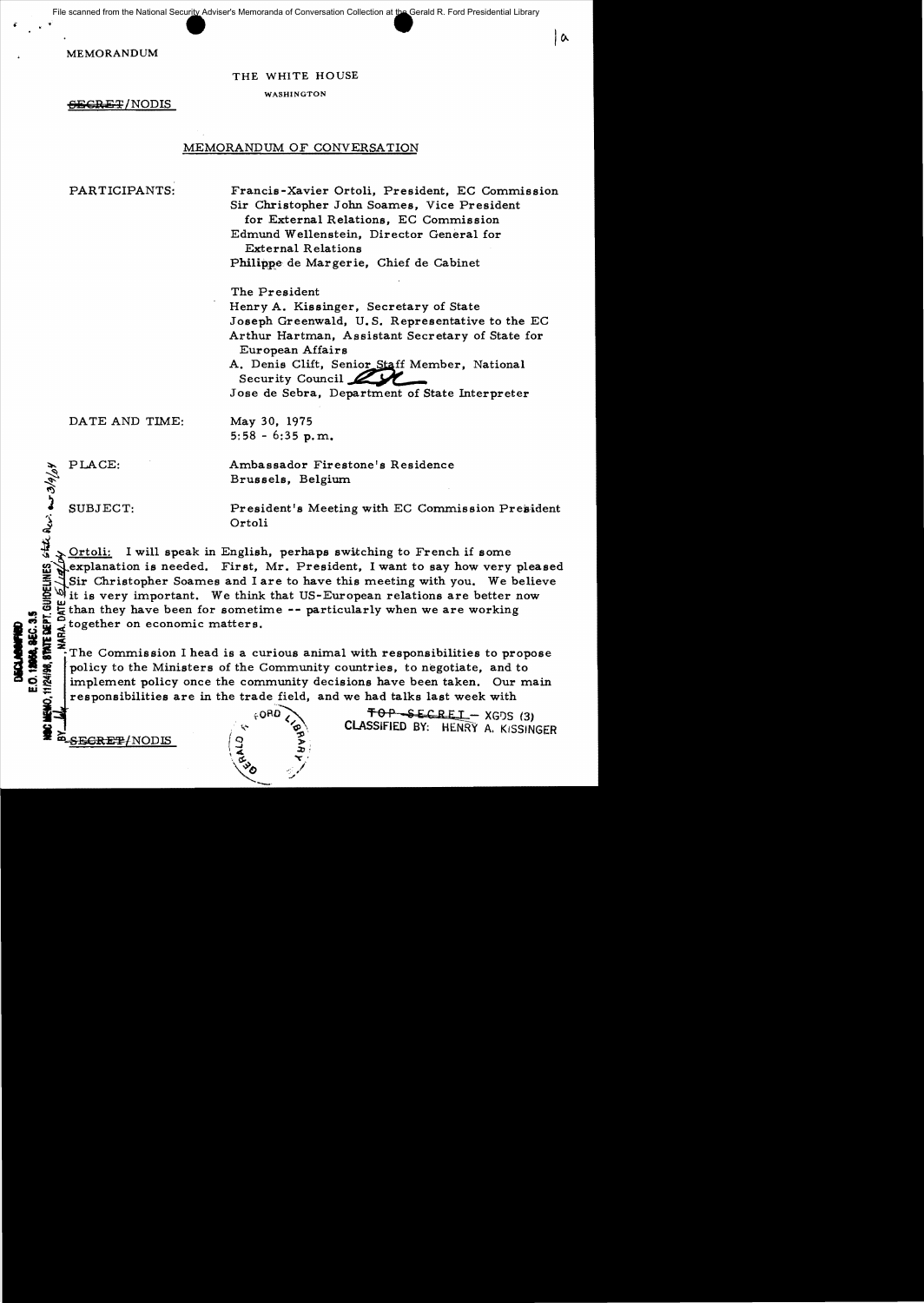# $-2 -$

Mr. Dent and, today, with Mr. Robinson. Of course we also have important responsibilities in the economic and monetary field, and we have major responsibilities in agriculture, both internal to the Community and ext ernal policy. Our external activities now are essentially with the Socialist and the developing countries. In the agricultural field, the policy of the Community  $--$  the Community as such  $--$  sometimes presses the policies of the member states.

Our relations with the United States are very good now.

Kissinger: I heard the word: "Now" (laughter). Mr. President, I just want Ortoli to know that these nuances don't go unnoticed.

Ortoli: There are some problems on which we disagree: I would like very briefly to review our current problems.

President: Please. Go ahead.

Ortoli: The energy and raw materials. We met last week. We are trying to organize to achieve common policy. We are also working with the United States in the International Energy Agency.

President: Yes, and the work seems to be going very well.

Ortoli: In raw materials, our policy is sometimes in agreement with what Mr. Kissinger proposed in Kansas City -- yes, similar to Mr. Kissinger's proposal -- but in some things we go further.

Kissinger: You say you go further?

Ortoli: Yes.

Kissinger: Our Treasury Department would faint if we tried to go any further.

Ortoli: Yes, we have to cope with that problem here, too.

President: We have a few points of difference in the United States as we discovered in our review last week. I am pleased to know that we are not the only ones with troubles.



#### SEGREX/NODIS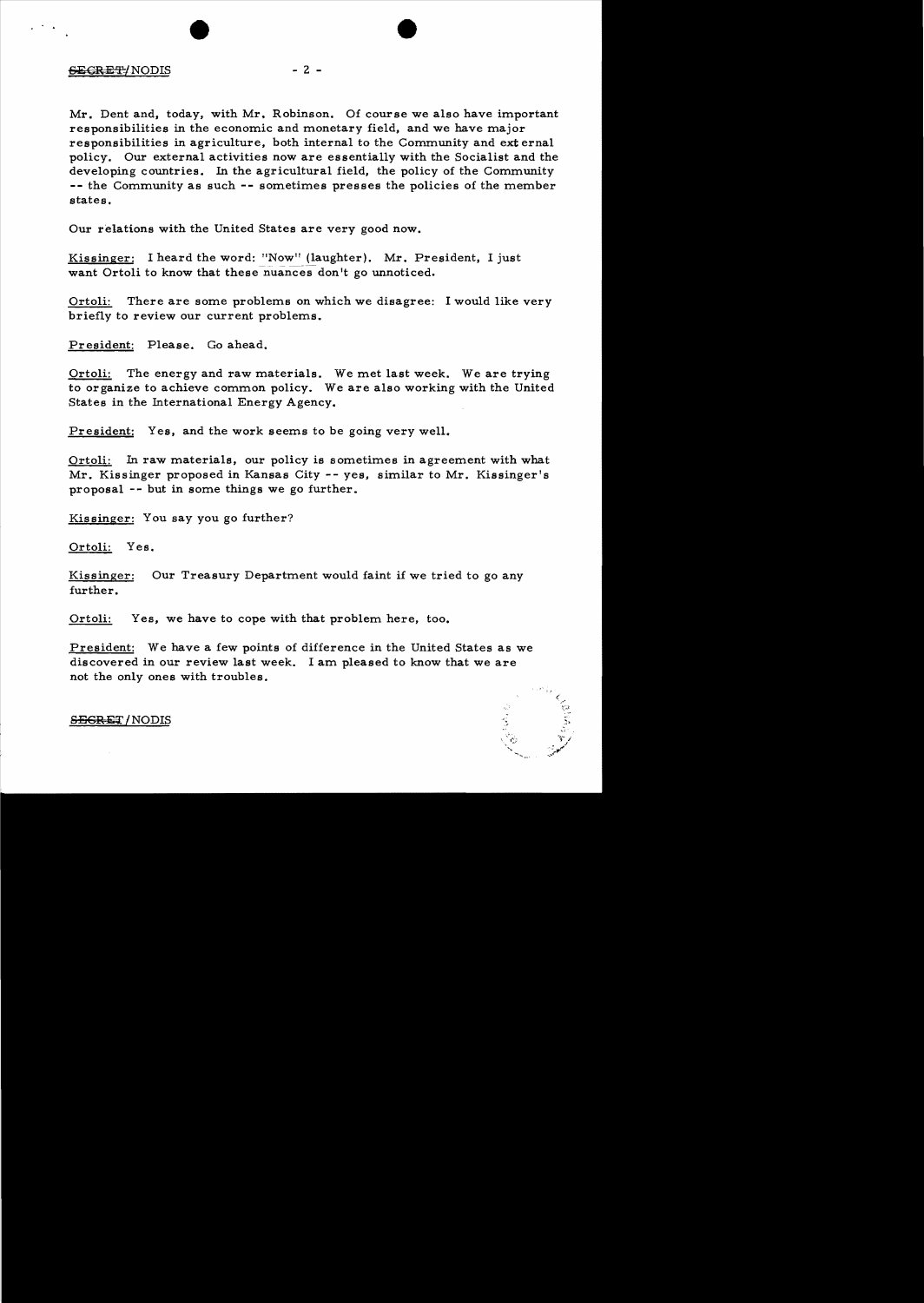#### **SECRET/NODIS**

 $\mathcal{L}(\mathcal{F})$  .  $\mathcal{L}(\mathcal{F})$ 

Ortoli: As you know, we have developed a system in the convention on stabilization of raw materials . . .

 $-3 -$ 

Kissinger: I wanted to put a favorable reference into my speech, but Treasury said no.

Ortoli: . . . we got agreement from the member states.

Soames: This is something we should take up on a world basis. Either you can take a broad front of countries on a narrow front of problems for example, on agriculture - - or we can work with a narrow front of countries on a broad front of problems.

Kissinger: What you can't do is to do nothing.

President: How far along are you?

Soames: We already have an understanding with the Africans.

Ortoli: Yes, 46 countries. We are now proposing to proceed with a similar understanding -- a similar system -- for the whole world. We will be working to table this by.the 11th of June.

Soames: The idea is not to hold up the price of raw materials artificially but rather a system of guarantees, to guarantee that the poorest countries will have a certain level of receipts . . . you would take it up at the end of the year.

Kissinger: It would be a substitute for aid.

Greenwald: Yes, basically it would be program aid.

Ortoli: We will be having more contacts to explain the concepts further.

Soames: It's not enough to say indexation. Indexation is nonsense.

President: It sounds like our old farm subsidy program.

Kissinger: It's a payment one makes one way or another anyway you look at it. If you make it aid, they'll raise raw materials prices anyway.

#### SEGRET/NODIS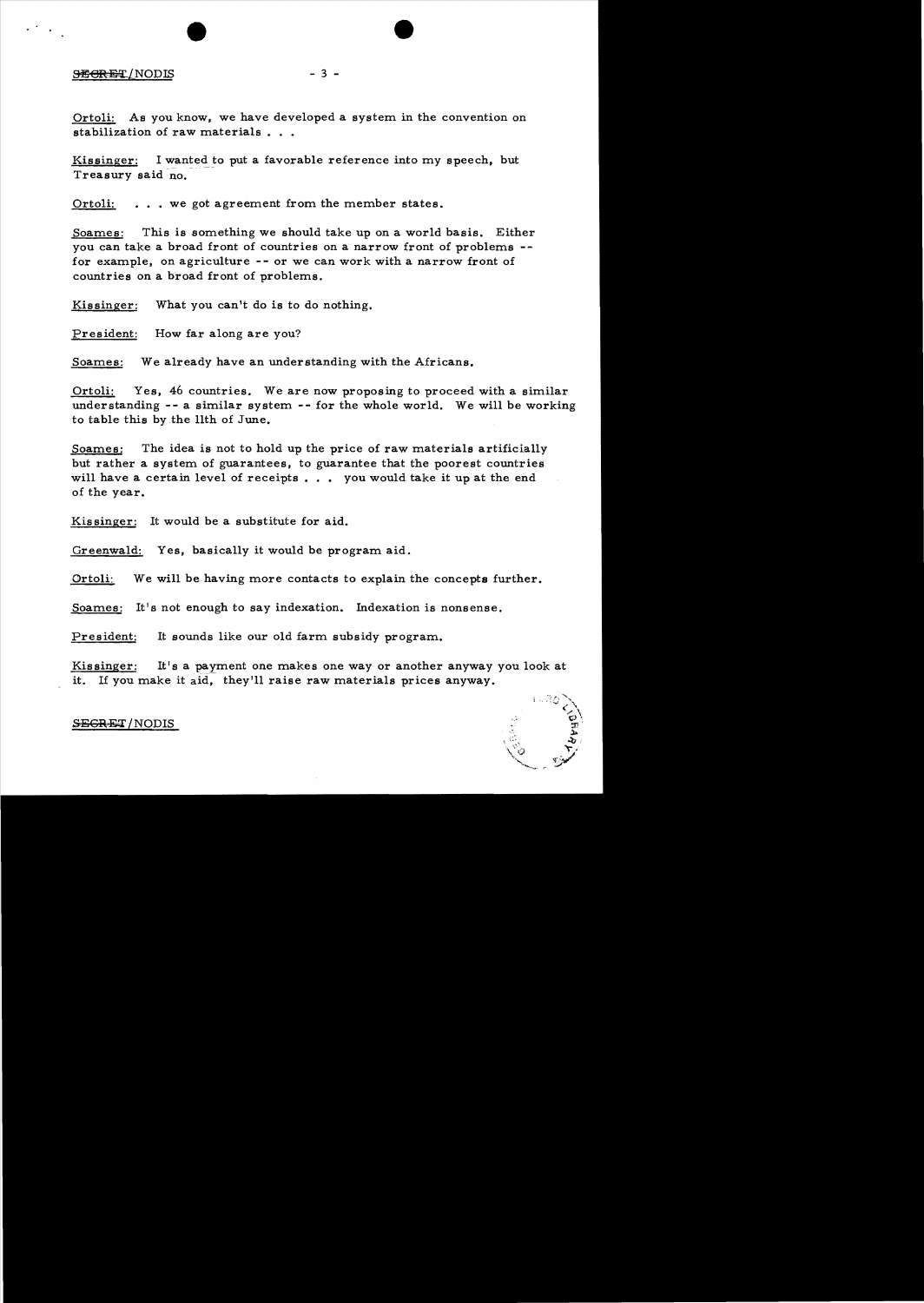### S<del>ECRET</del>/NODIS - 4 -

President: Under this system, you would add up your receipts.

Soames: It's important to note, as we did in our talks with Robinson today, that while we should be agreeing on the objectives, we shouldn't be coming out with the same ideas and same positions. We shouldn't look as if we're ganging up on them.

Kissinger: That's right, specific solutions are not so important to us at this moment.

Ortoli: What we are doing is one way to state the problem. Tactically, it's an answer; it's good tactics.

Kissinger: We'd be isolated if we didn't respond.

Soames: This is one important point on which we have to work together.

Ortoli: The other point that I wish to touch on, Mr. President, is that of the economic and monetary problems of the Free World.

The way in which we solve inflation is bigger -- more important -- than the problem of energy and raw materials. This is my personal opinion.

If we have good, strong economies, this is most important, most important for Europe. If we don't succeed, there will be social, economic and political problems - - I hope not in the United States - - but certainly in Europe. People will ask: Is the system good? We have to work together. I don't want to discuss specifics today, but it is most important to have a common view. I spoke to Helmut Schmidt about it last week.

To be frank, this problem places a big responsibility on the United States -- I say this in the sense of the US-European relationship, not U. S. leadership. If the dollar is not strong, we will suffer. If you do not have a good economy, we will suffer. America in its internal policy must take a deeper view of the influence it exerts in our world. However, I would add that we are on the way, we have had good meetings. We have not achieved an... (Ortoli pauses seeking correct word, interpreter assists)... yes, we have not achieved an intimacy for our policy. You will have to excuse my English.

Kissinger: That was very eloquent.



### SE<del>CRET</del>/NODIS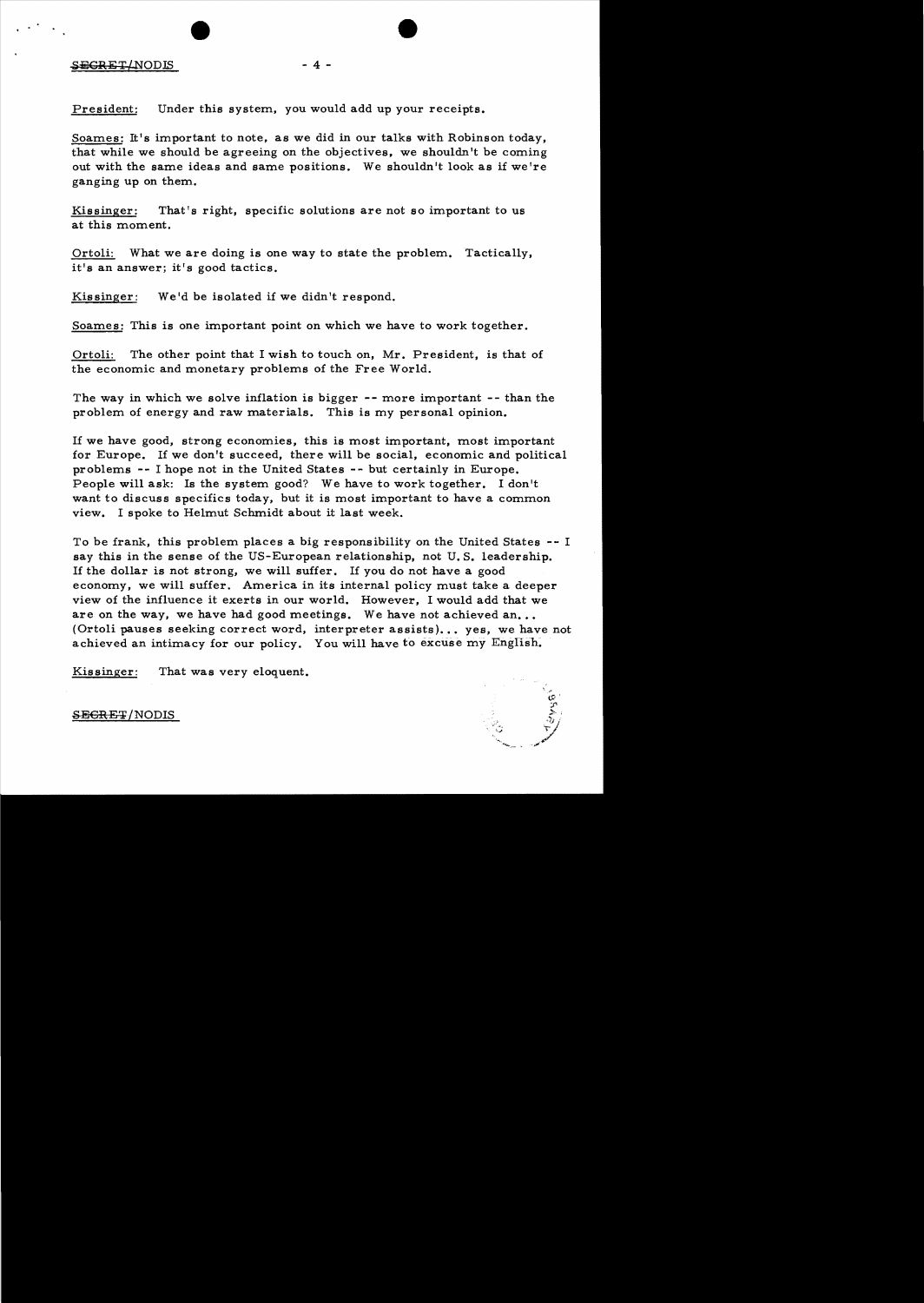### $SEGRET/NODIS$  - 5 -

Soames: Yes, I believe he is better in English than in French.

President: My Administration believes strongly in a strong EC, and I believe strongly in close relations between the EC and the United States. If there are problems, or if problems arise, I want my Administration to work closely with the Community in their resolution.

We have had a successful two days in the NATO meetings here. There was a good spirit in the meetings, a good affirmation of the Alliance purposes and objectives.

Economic conditions here and in the United States are bothersome to all of us. I recognize that a continuing recessionary period could have an impact on us and on political life in the United States. And, I am realistic, I appreciate that the impact would be worldwide. My judgment, based on the information I have been receiving from our experts, as well as my own intuition and so on, is that we have gone through a rapid change from inflation to unemployment. Last fall, inflation was running at  $12 - 14$  percent, a level not anticipated by the experts, resulting from increases in crude oil and in food.

Last fall, we had an economic summit. We brought in 20 experts -- liberals, conservatives and middle of the road -- and not one forecast that we would go so quickly from inflation to unemployment. Neither was this anticipated here in Europe. The consensus now among the experts is that we have bottomed out. Two months ago, there were few optimistic indicators; now there are many more optimistic indicators. Yesterday, we had good news from the Department of Commerce. It puts out a review of twelve indicators every month, and there was a 4.2 plus, this following a .1 or .2 plus last month. This was the most sizeable jump in years -- all pluses but one which was not indicated, but I think this indicator would also have been a plus. We have made significant progress on inflation from 12 percent to our best estimate of around five percent later this year. Now, even that is too high...

Ortoli and Soames: If only we could have it.

President: ... In the meantime, there has been a high rise in unemployment from five percent to nine percent. And, with that very high rate, we're under pressure to overstimulate the economy both fiscally and monetarily. We feel this would be no more than a quick cure which would lead to a much more serious problem 18 months from now. The Federal Reserve Board,



<del>SECRET/</del>NODIS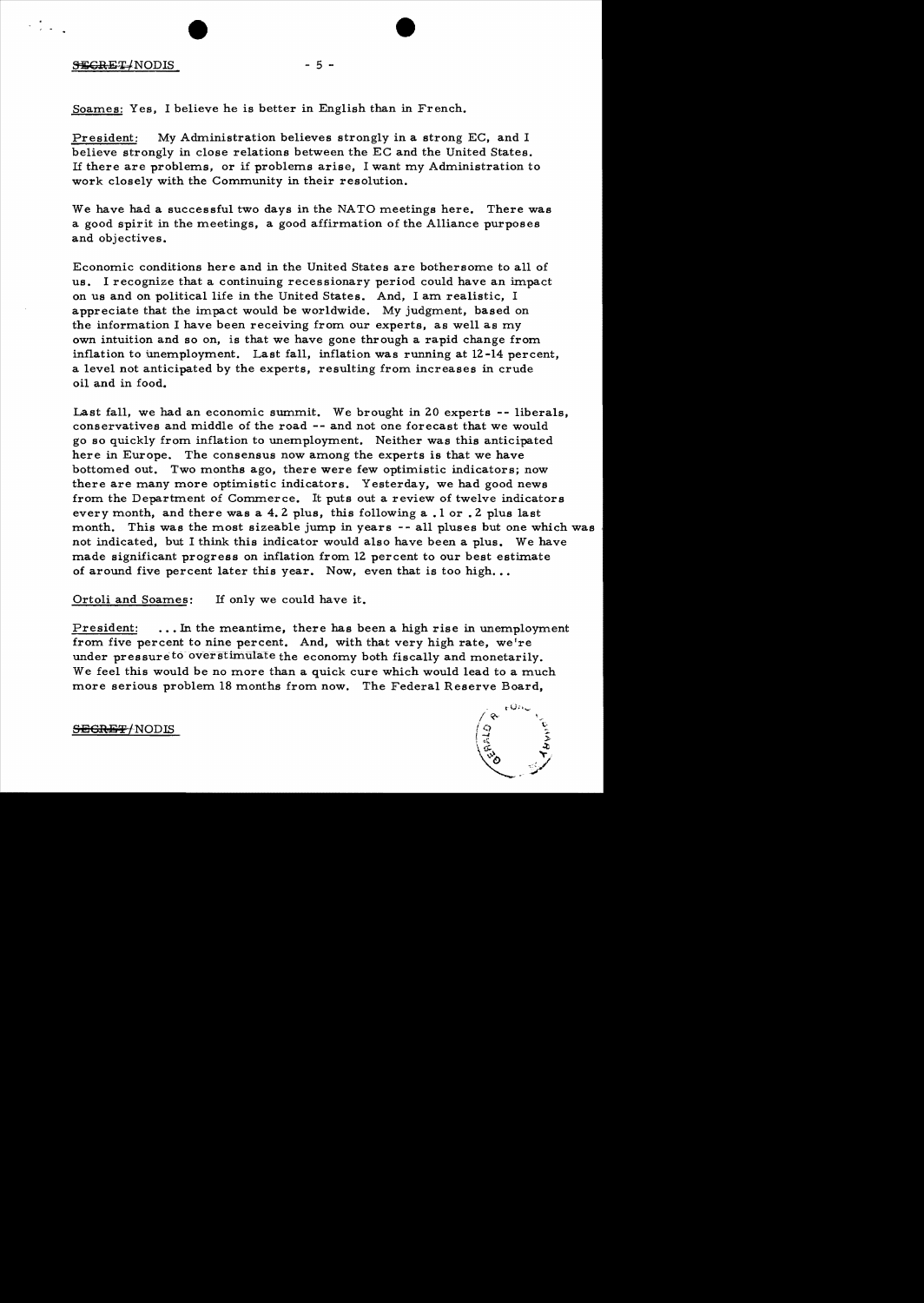# $\overline{\text{SEGRE}}$  /NODIS - 6 -

 $\cdot$  .  $\cdot$  .  $\cdot$ 

which is our central bank, has committed itself to move from a five to seven and one-half percent increase in the supply of money. This will sustain economic growth without the pitfalls of inflation.

We have had an encouraging sign in unemployment for the first time in five months. We had a 250,000 increase in employment. This is not great but it is a change. In the last month there has also been an increase in the hours worked. Employers are working their employees longer hours. There has been a change for the better in the productivity of the U. S. work force. Our recession revolved around -- statisticians say -- the most rapid inventory liquidation in the history of the United States. With the heavy burden of the inventory liquidated we now have a better balance between the producer and the consumer. Now, we'll start a steady rate of improvement in the health of the economy. The unemployment is still a disappointment, but there is always a lag here. As employers begin to work people longer hours, we think the economic climate in the third and fourth quarter of the year will be on the upswing.

We won't be neglectful of your interests. At the same time, we won't give way to people who want to overstimulate.

Ortoli: What we have to do is to anticipate, to end the recession and to have five or six good years for our economies -- we really need them.

Kissinger: The problem is that we don't have a good theory to produce these good years.

Ortoli: You can't have a good theory without cooperation.

President: I agree; if we don't cooperate, no success will be possible.

Soames: You know, we very nearly had a war.

President: I know.

Soames: We had to go very far.

President: We appreciated your cooperation.

Soames: Cheese is a funny thing to go to war about.

# **SEGRET/NODIS**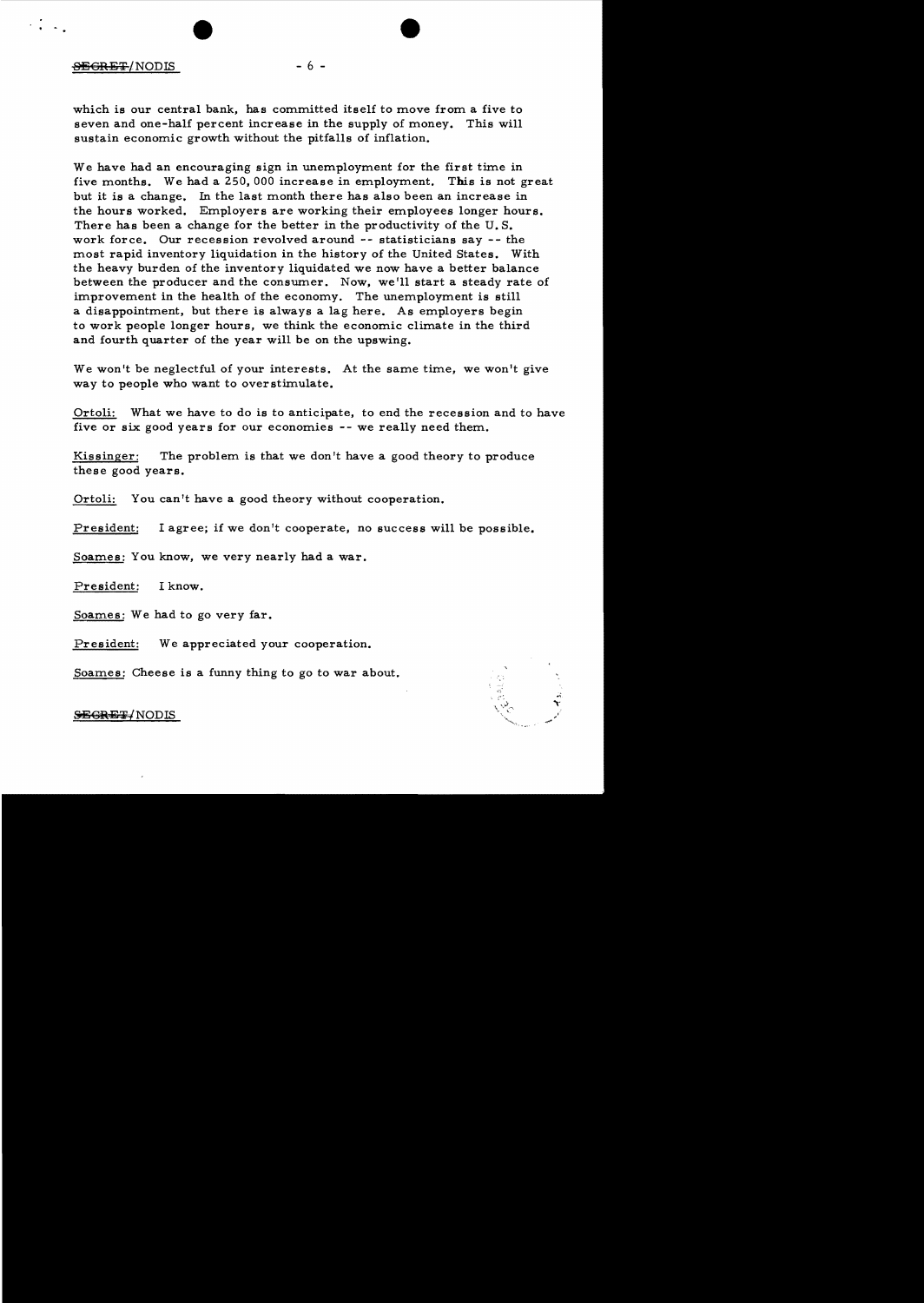# $-7 -$

Soames: For political reasons, we went too far. It did damage. The countervailing duty problem must be tackled in the Multilateral Trade Negotiations.

Meanwhile, please, no more political commitments, canned hams, float glass, who knows what next.

Please don't misread the action we took the last time.

President: Don't you want us to move on automobiles (laughter). Seriously, I am from the biggest car manufacturing state and I think the U. S. industry ought to be competitive.

Soames: But I wasn't thinking about automobiles.

Hartman: You scared him.

Soames: No, more mundane things -- canned hams -- we couldn't take the same evading action.

Ortoli: We had a very hard time with this in the Commission.

President: We appreciate what you did. It was a difficult situation. We had considerable pressure in our government. I remember, a one week extension, and then a few more weeks. You were most helpful and I appreciate the position.

However, I can't make any promises.

Ortoli: (As meeting concludes) I will have to say some words to the press. I will say we discussed US-EC cooperation, economic prospects, and had a general talk about energy and raw materials.

President: Fine. Let me walk you to your car.

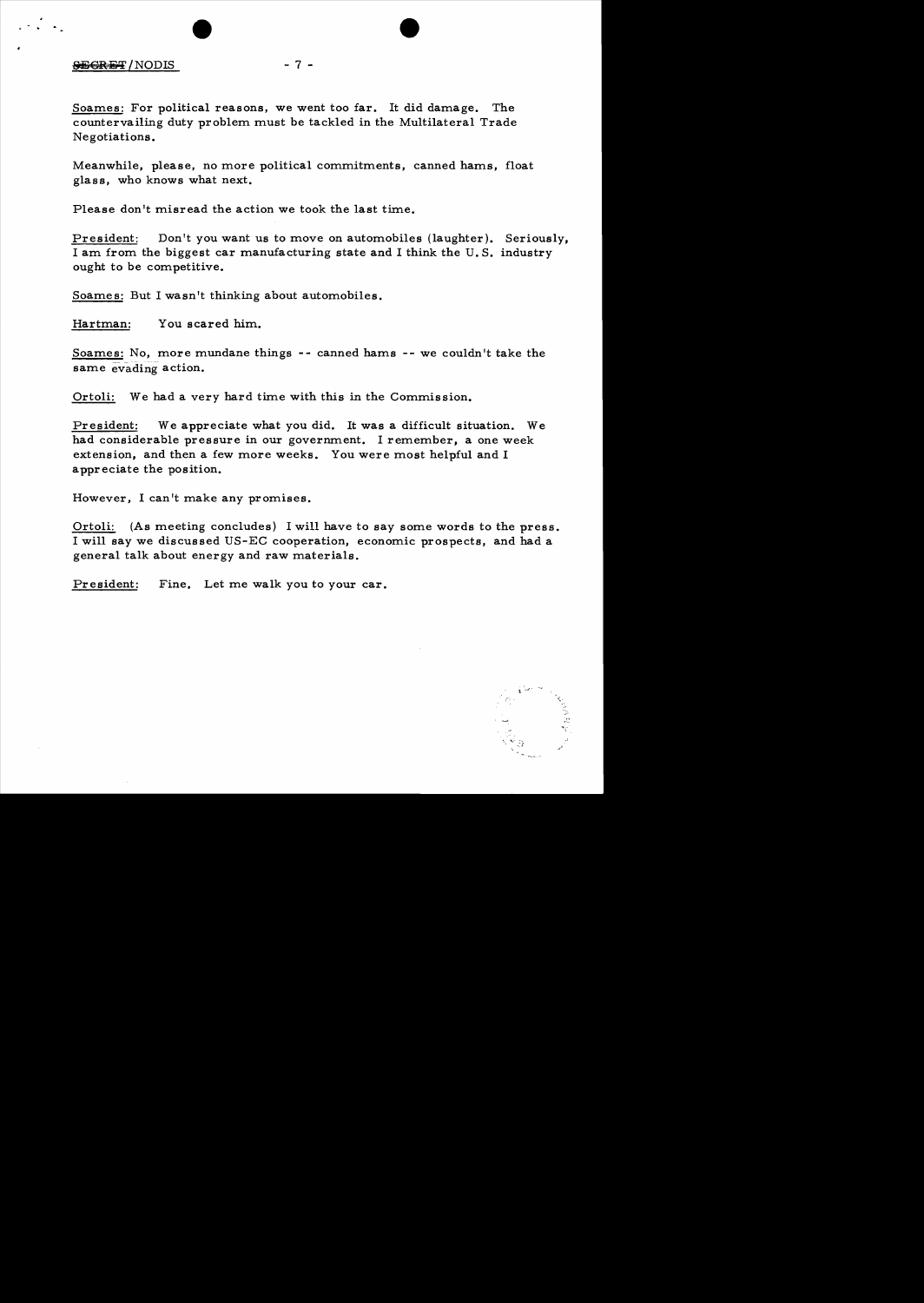# NATIONAL SECURITY COUNCIL 3850X

),'

# SEGRET/NODIS ACTION

June 4, 1975

 $MEMORANDUM FOR GENERAL SCOWCROFT$ FROM: Mr.  $\ell_{\text{lift}}$   $\cancel{C\chi}$ 

SUBJECT: President's Meeting with Ortoli - Memorandum of Conversation

The memorandum of conversation at Tab A covers the President's meeting with EC Commission President Ortoli on May 30, 1975 in Brussels, Belgium.

RECOMMENDATION

That you approve the memcon at Tab A for forwarding to the President's files.

APPROVE  $\bigwedge$  DISAPPROVE

SECRET/NODIS

DECLASSIFIED E.O. 12068, SEC. 3.5<br>11/24/08 STATE DEPT GINERALISES 5tate (levi-end 3/9/0) N&C MEMO, 11/24/98, STATE DEPT. GUIDIELA  $BY$  $\blacksquare$ , NARA, DATE $\mathscr{L}$